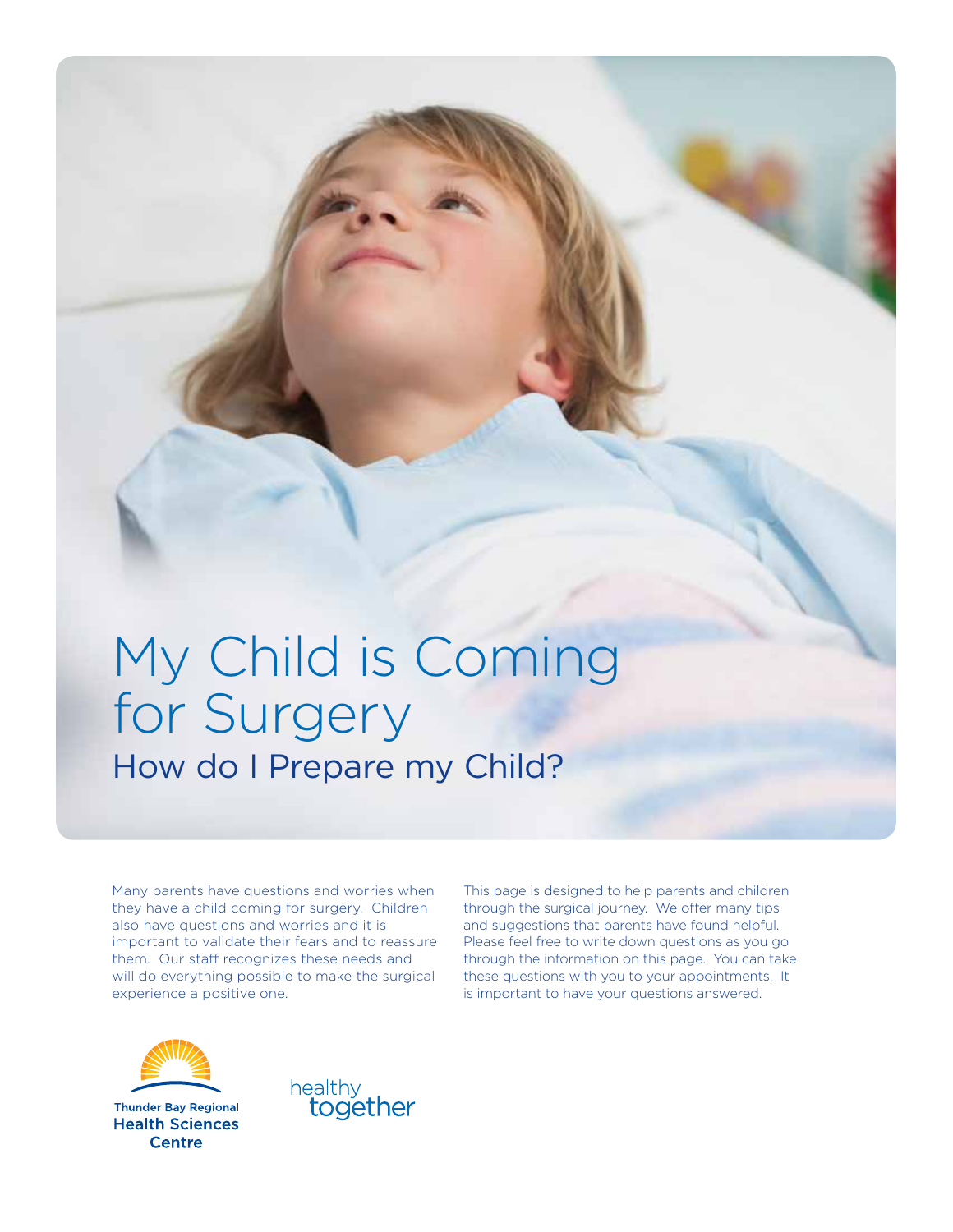# The Pre-op Appointment

#### Paediatric Outpatient **Department**

This department is also called P.O.P for short. It is located on the 1st floor near 1B. Walk down the main hallway on the 1st floor, past 1B and it is located on the right. There is a window with a receptionist there.

#### Pre-anesthetic clinic

This department is located in the main lobby of the hospital across from Robin's Donuts. It is labeled, "Preadmission Clinic/Outpatient Lab". There is a window at the side that you will go to. Your surgeon may refer you to preanesthetic clinic if he thinks your child would benefit from seeing an anesthetist (Sleep doctor). Normally, your visit with the anesthetist will be the same day

as your pre-op appointment on Paediatric Outpatients. Here you will meet with an anesthetist and he/she will fully assess your child. He will then prepare a complete report which will be read by your anesthetist on the day of surgery. You may have the same the anesthetist as you saw in the clinic but it is not guaranteed. All of the anesthetists in our OR have had a lot of experience with young children.

# The OR Tour!

When does it run? September until June

# Why should I bring my child to the Operating Room Paediatric Tour?

Positive results are seen in children who have been through our tour. The children are confident and less anxious and their parents or caregivers are more relaxed. Please consider bringing your child to the tour! You can read on to learn more about our tour!

# Walking Tour Dress Up Puppet Show

A nurse from the OR team meets all of the families in the main lobby (in front of the information desk) at 6:30pm. We also have Phoebe, a special friend, who will greet the children with a fuzzy orange smile! The children are given name tags and we begin our tour! The walking tour includes Admitting, Paediatric Outpatients, Paediatrics and the Operating Room children's waiting room. We are able to accommodate those who find stairs difficult, so please let us know if we can make the tour easier for any children or parents who are not able to walk the tour.

We will stop at the main holding area of the Operating Room and everyone (guardians and children) will put on disposable OR scrubs, foot covers and hats. We take family photos to be kept by the family as a special memory of their visit to our operating room. (We do not keep the photos for anything else and the photos are erased after the tour)

Please remember that all children are different. Some require more encouragement than others. Please don't worry about this! We have a lot of experience dealing with scared children and we will gently encourage them along the way. We are able to convince kids that the experience is super fun and we make all sorts of accommodations in order to allow them to participate.



The children can enjoy a stretcher ride to the operating room theatre where they will watch a puppet show! This is the children's favourite part of the tour! In the OR theatre the children will meet our staff (our after hour volunteers include nurses, anesthetists, respiratory technologists, and support staff). After the show, the children have a chance to "play" with the monitors under supervision of course! The monitors they can try on are: the blood pressure cuff, heart monitor stickers, and oxygen saturation monitor. None of these monitors are painful and they will not be getting any needles. Do not worry if your child does not want to participate. They do not have to try on any monitors if they don't want to. We want the experience to be a positive one. We understand that some children are shy or apprehensive. It is great that they can watch other children try on the monitors so that they see that they are not hurt. Each child will bring home a free souvenir!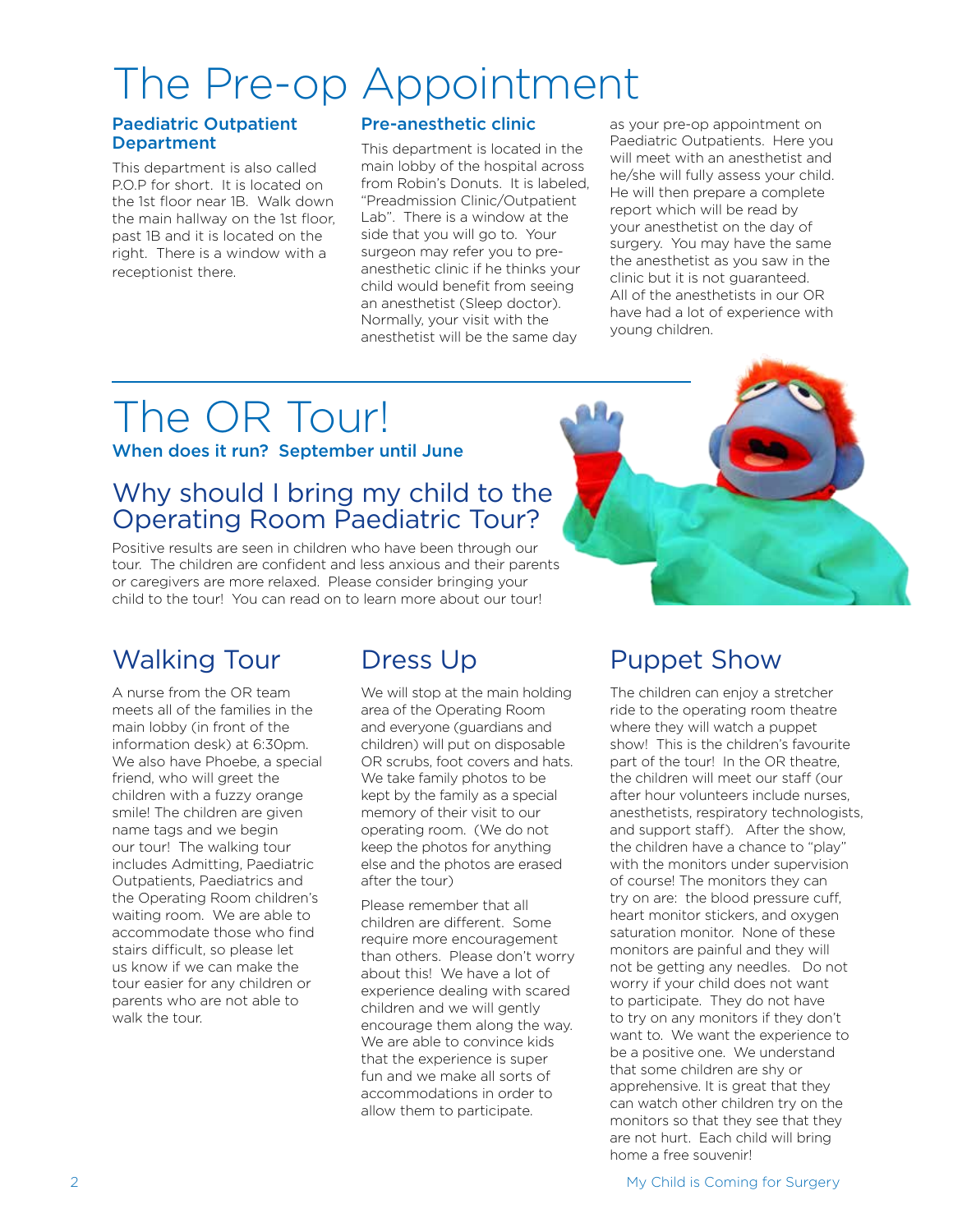# Recovery<br>Room

The recovery room nurses will take you to their department, which is very close to the operating room. They will show you what they do and they will answer any questions you may have. The recovery room nurses have many children come through their department. Many times during the day we see a nurse cuddling a child in the recovery room. They are specialized nurses who are very good at their job.

# Last Stop! Snacks!

We will bring the children back to our lounge where they can enjoy a juice box and a treat. Our generous staff in the operating room/recovery room purchase the snacks that the children enjoy! If they are really lucky, one of our nurses may even bake some treats! We will give out colouring pages for the children to take home with them. They are also able to pick out some stickers to take home as well. The nursing staff is available to answer any questions on a one to one basis. Please ask anything that is on your mind. No question is silly. We will do our best to answer your question and if we don't know the answer, we will find out for you. It is your right to have your questions

answered. At the end of the tour, we will give you a postage paid envelope that includes an evaluation form, parking pass and your photo. Please take the time to complete the evaluation form at your leisure. It is helpful to know what we are doing right and what we need to improve upon.

#### \*\*ALLERGIES\*\*

PLEASE LET US KNOW ABOUT ANY FOOD ALLERGIES THAT YOUR CHILD MAY HAVE, OR IF YOUR CHILD HAS A SPECIAL DIET SO THAT WE CAN HAVE THE APPROPRIATE SNACK READY FOR YOU.

Well, now that you know what the tour is all about, how do you sign up? If you have a child coming for surgery, you can complete a form at the surgeon's/dentist's office and it will be faxed to us. We will call you within one month of the surgery date. We also look at the booking list one month before each tour and we will call each family to see if you would be interested in coming to the tour. If you have not received a call, please feel free to call Debra Everts at (807)684-6160 in the operating room to arrange a visit. She would be happy to organize that for you!

# Paediatric Tour Video

There are some families who live too far to attend the Paediatric tour in person. We have made a video to show you what to expect when you visit the operating room. Please follow the link below:

www.tbrhsc.net/PaediatricORtour

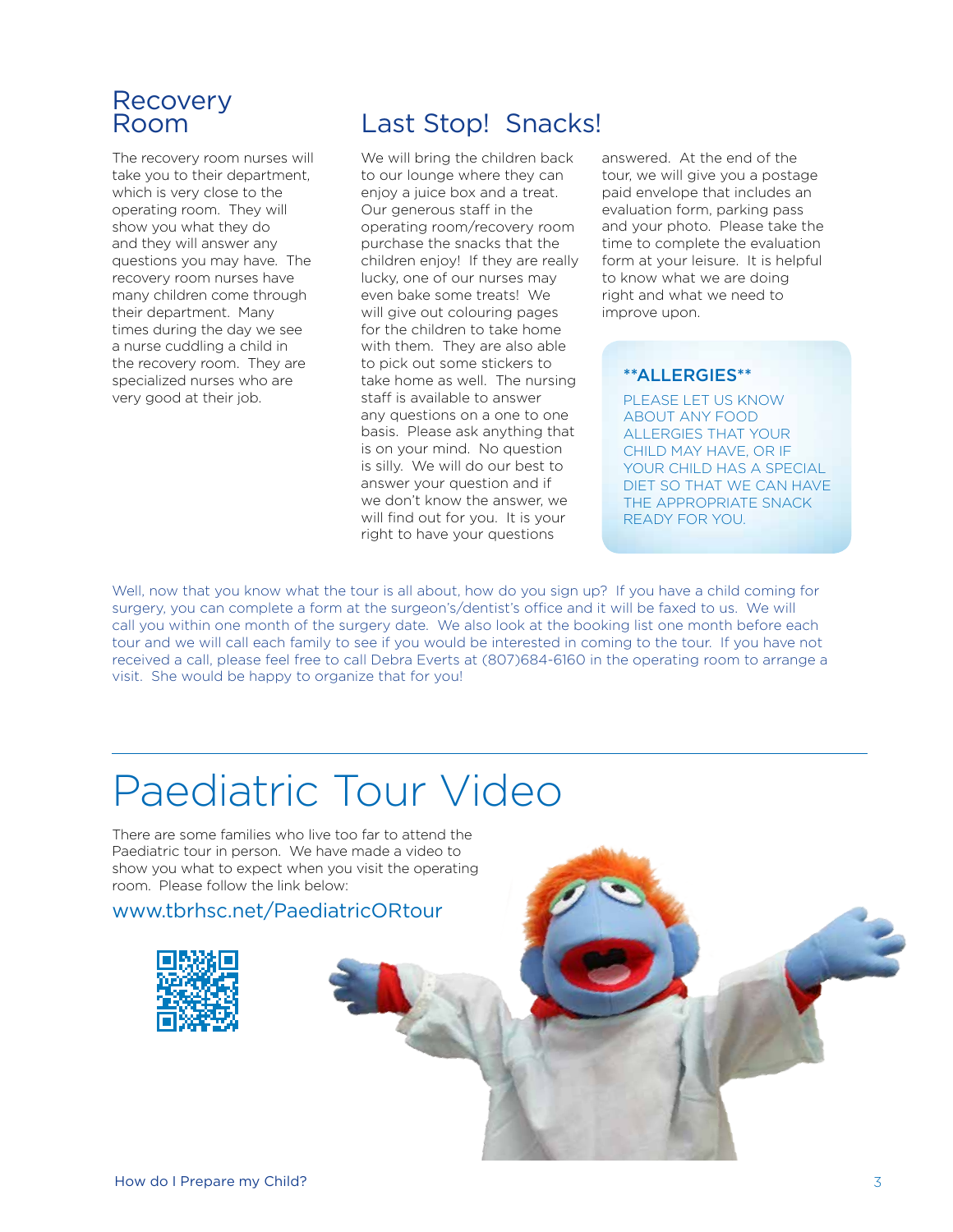# Commonly Asked Question

# How do I Talk to my Child about Surgery?

Prepare yourself first. Ask as many questions as you need to ask to make yourself feel confident that you understand exactly what your child is having done.

Prepare your child. There are a number of ways to prepare your child for surgery.

- Attend the Paediatric tour
- Watch the Paediatric tour video
- Give age appropriate information (there is a wonderful internet site called kidshealth.org that has a specific section for parents, kids and teens.
- Answer questions simply and honestly.

Great Books for Children/Parents:

Goodbye Tonsils! Picture Puffing books by Craig Hatkoff

Chris gets Ear Tubes by Betty Pace

Emerson Learns about Surgery by Erica May

Will It Hurt? A Parent's Practical Guide to Children's Surgery by Dr. Ketch

Curious George Goes to the Hospital by Margret & H.A. Rey



# How far can I accompany my child?

The child's guardian will come to the operating room's child waiting room with their child. Here the surgeon, anesthetist and nurse will speak with the child and guardian in order to gather all important information that is needed for the surgery. It is here that we will complete the Surgical Safety Checklist.

# What can I do to help my child?

Once information is gathered, the nurse will bring the child into the operating room. The best thing that mom and dad can do at this point is reassure their child by:

- Tell your child that nurse will be with him/her the whole time and that nurse \_\_\_\_\_\_\_\_\_ will take great care of him/her.
- Tell your child that mom and dad/guardian will be waiting the whole time and that they

are not going anywhere.

- Tell your child that he/she will see them as soon as they are done.
- Give a quick hug and kiss and confidently wave and smile as the child has a ride into the OR. (This is the hardest part for the parent(s)/guardian. It is important to remember that a prolonged goodbye is more stressful for the child. Be positive for your child. A

quick goodbye is easiest for the child who has been properly prepared for surgery)

• Remain with the child before surgery and stay in hospital while the procedure is being done. (This is important for the safety of your child as well, just in case we have to speak to you during the procedure)

Remain with the child after surgery and until it is time to go home.



Your child **CANNOT** eat or drink anything after midnight the day before surgery. This includes chewing gum and candy.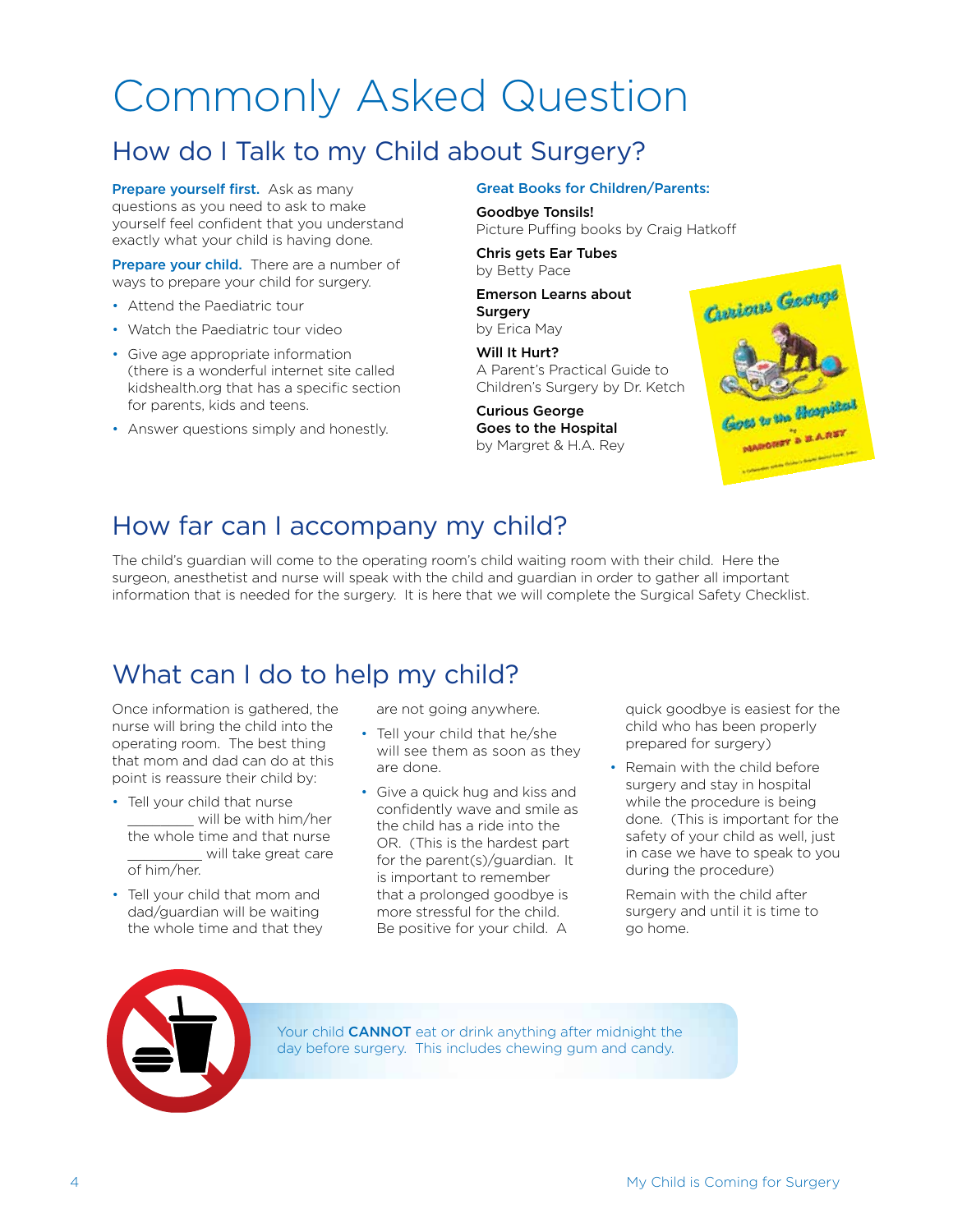

### What is general anesthesia?

(an-uhs-thee-zhuh) The common child procedures we do in the operating require general anesthesia. An anesthetist (sleep doctor) will be giving medication to your child either by an anesthetic gas (by mask)

or with liquid medication that is administered through an intravenous (tiny plastic tube inserted into a vein in the arm). This medication will cause your child to go into a "deep sleep". The purpose of

general anesthesia is to make a person unconscious. When your child awakens, he/she will not remember anything that happens and he/she will be given something to relieve pain.

# How is the anesthesia given?

Oxygen is given to your child by mask before any medications are given.

Some anesthetists have the child fall asleep with a special anesthetic gas (by mask) and then they insert the intravenous (IV) after the child falls asleep. Liquid medication is then

injected into the IV which makes your child fall asleep.

There are a few anesthetists who will administer the IV right away, before the child goes to sleep. They will have the child inhale anesthetic gas, to relax the child, while they insert the IV quickly. The IV takes less than a minute

to insert. The sleep medication is injected into the IV and your child goes to sleep.

The anesthetist will be with your child the entire time

### What happens if my child absolutely refuses to go for surgery?

It is quite common for children to cry when they leave mom and dad. It is best to give a quick hug and kiss and let them know that you will be waiting. Once they cannot see mom and dad, the crying lessens or stops. Once in the OR, we put the child to sleep immediately and, due to the nature of the medication they are given, they

do not remember most of the experience.

On rare occasions, some children have extreme anxiety. There is no way that this child is going into the OR. You can ask the anesthetist about a medication called Midazolam which is a medication that can be given shortly before the child arrives

to the OR. It is given with chocolate syrup to make it taste better. After a short period of time, your child will become very drowsy. A nurse should stay with your child after given Midazolam so that he/she can watch your child's alertness. After the drowsiness sets in, the child is taken into the OR.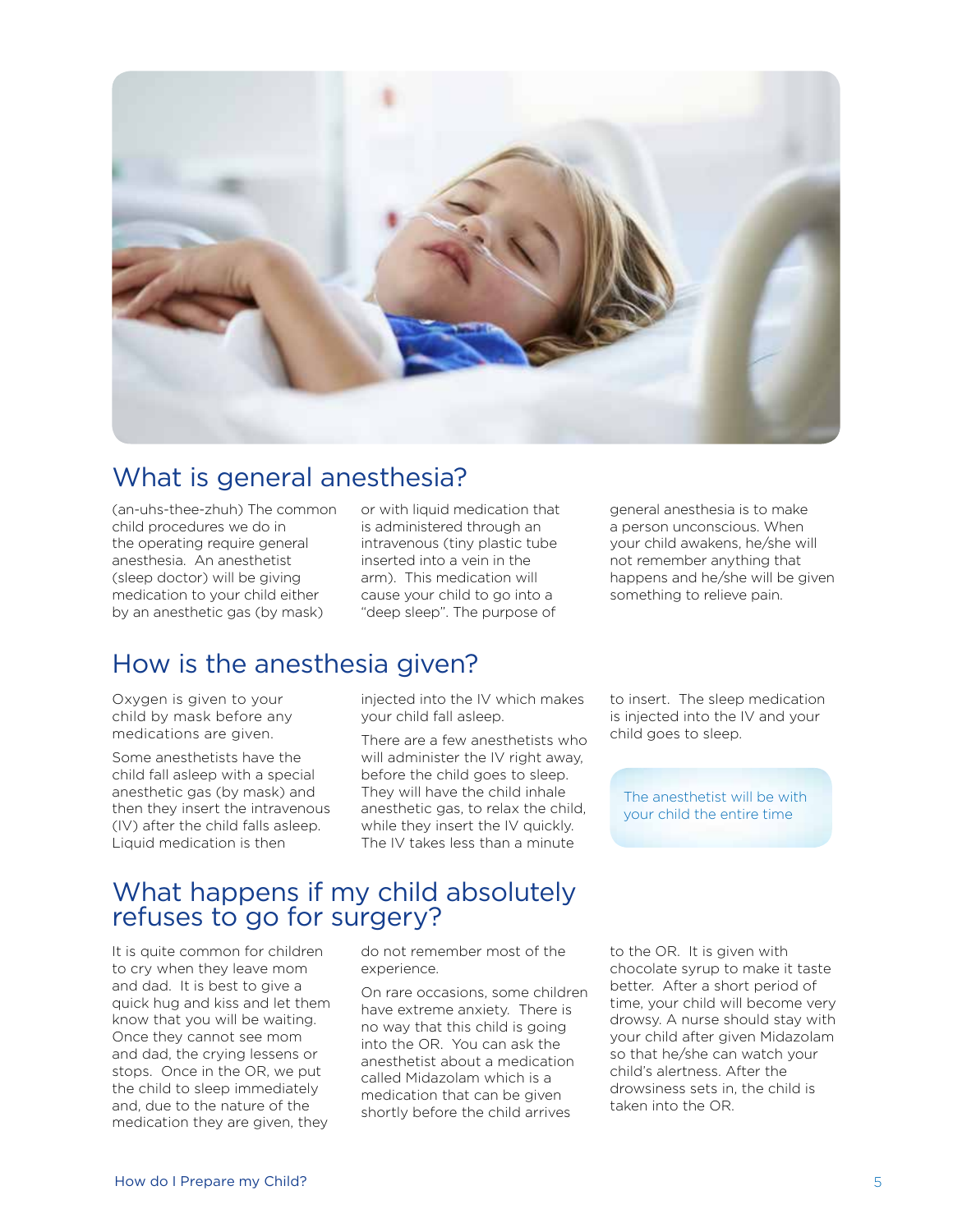# How does my child breathe during surgery?

A special breathing tube is inserted into the child's airway. The tube attaches to oxygen so that the child can receive oxygen during surgery. While he/she is sleeping, the anesthetist monitors the child's breathing the entire time. He/she also monitors the heart's activity, body temperature, blood pressure and the amount of oxygen in your child's blood.

# Common side effects?

Dizzy feeling/groggy Nausea or vomiting Sore throat (from breathing tube) Chilly/shaky feeling

# What can I do to minimize risk?

What can you do to prevent complications associated with surgery? Be 100% honest as this is very important. Mention even the smallest things. Give the doctors and nurses a complete history on your child.

#### This includes:

- Medical conditions (including recent cough, colds or fever)
- disabilities
- Allergies (including latex)
- Patient or family history of adverse reactions to anesthetics
- Your child's temperament/ normal behavior patterns
- What does the family call the child (ie. Nicknames)
- Medications that your child is taking (prescription, over the counter, herbal, vitamins, etc)
- Alcohol or drug consumption (teens)
- Smoking? (teens)
- Loose teeth, caps or crowns
- Hearing aids
- Contact lenses
- Prostheses (artificial limbs, etc)

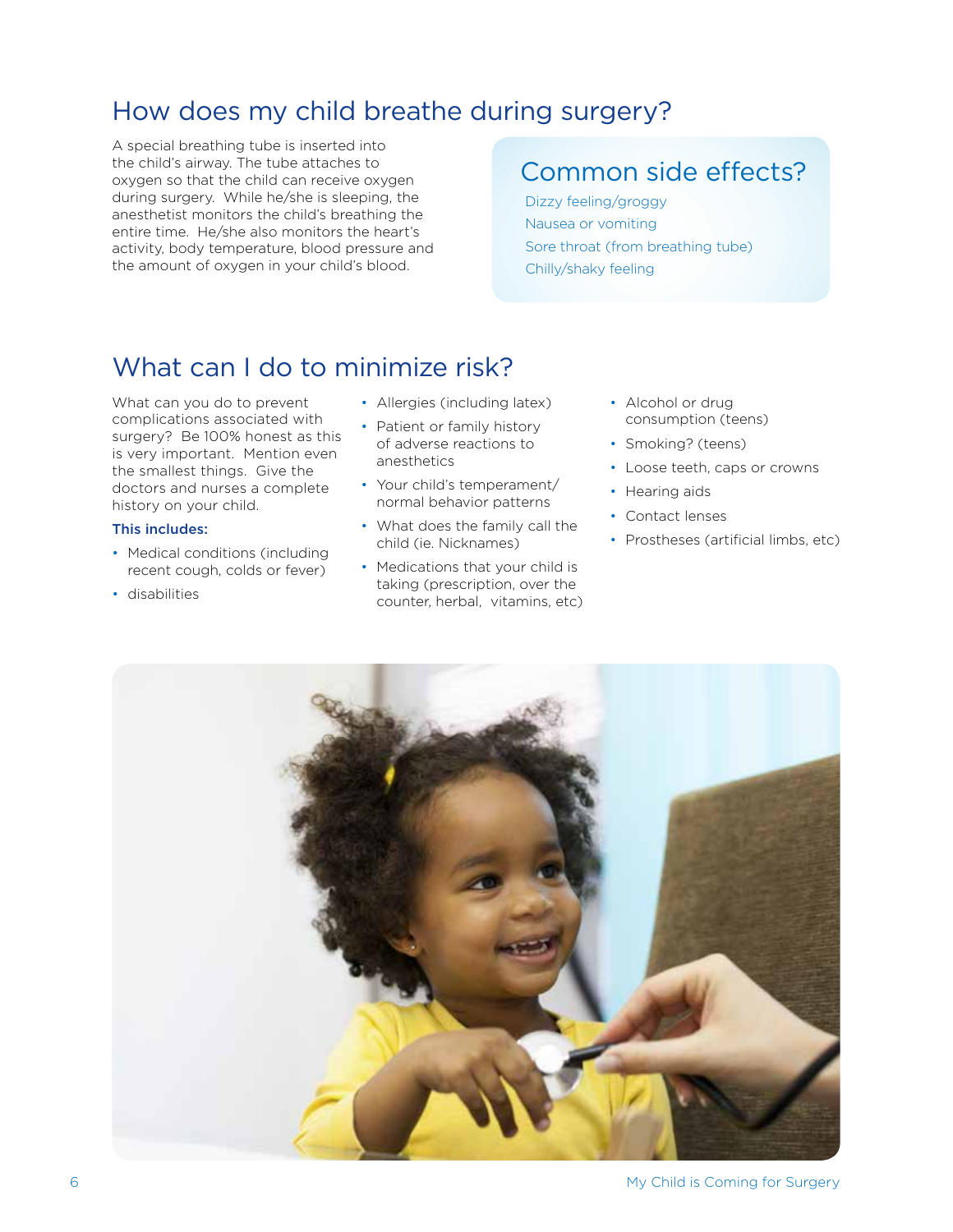# Patient Isolation

Of course we go to the hospital when we are sick so that we can feel our best again. The cleaning staff at the hospital work very hard to keep the building as clean as possible. It is impossible, however, to ensure that every bit of bacteria is removed.

It is very important that everyone washes their hands with warm soapy water for 20 seconds or that they use the hand sanitizer dispensers that are accessible throughout the hospital. Washing your hands helps prevent the spread of diseases!

While in the operating room, you may see a patient wearing a special yellow gown and gloves. The purpose of the 'special' gown is to keep any germs away from other people or items they come into contact with. Depending on the type of germ, the patient may also be wearing a mask or hat as well.

The nurses and staff who are caring for an isolated/special patient must also wear special clothes. The staff wear these clothes to protect themselves from any possible germs that the patient is carrying. The staff will

wear a special yellow gown, mask, gloves, head covering, and eye shield. Sometimes they will be wearing a regular mask and other times they may have to wear a special mask. It all depends on the germs that the patient may be carrying. They may wear a cover for their shoes as well.



### How to handrub (preferred method)





Apply 1 to 2 pumps of product to palms of dry hands.

Rub hands together, palm to palm.

Rub in between and around fingers. Rub back of

4

each hand with palm of other hand.

of each hand in

5

Rub hands for 15 seconds

Rub fingertips Rub each thumb Rub hands until opposite palm. opposite hand. clasped in

6

Lather hands for 15 seconds

6



Do not use paper towels.

7



product is dry. Once dry, your hands are safe.

How to handwash (when hands are visibly soiled)



Wet hands with warm water.



Pat hands dry with paper towel.



Apply soap. Lather soap and

10



Your hands are now safe.



Rub in between and around fingers.

Rub back of  $\mathcal{L}$  and with  $\mathcal{L}$ palm of other hand.

5

 $\mathscr{L}$ rand  $\diagdown$ 



Rub fingertips Rub each thumb of each hand in opposite palm.  $\sim$ 



clasped in opposite hand.



Rinse thoroughly under running water.

rub hands palm to palm.

 $\sim$   $\sim$ 

Turn off water using paper towel.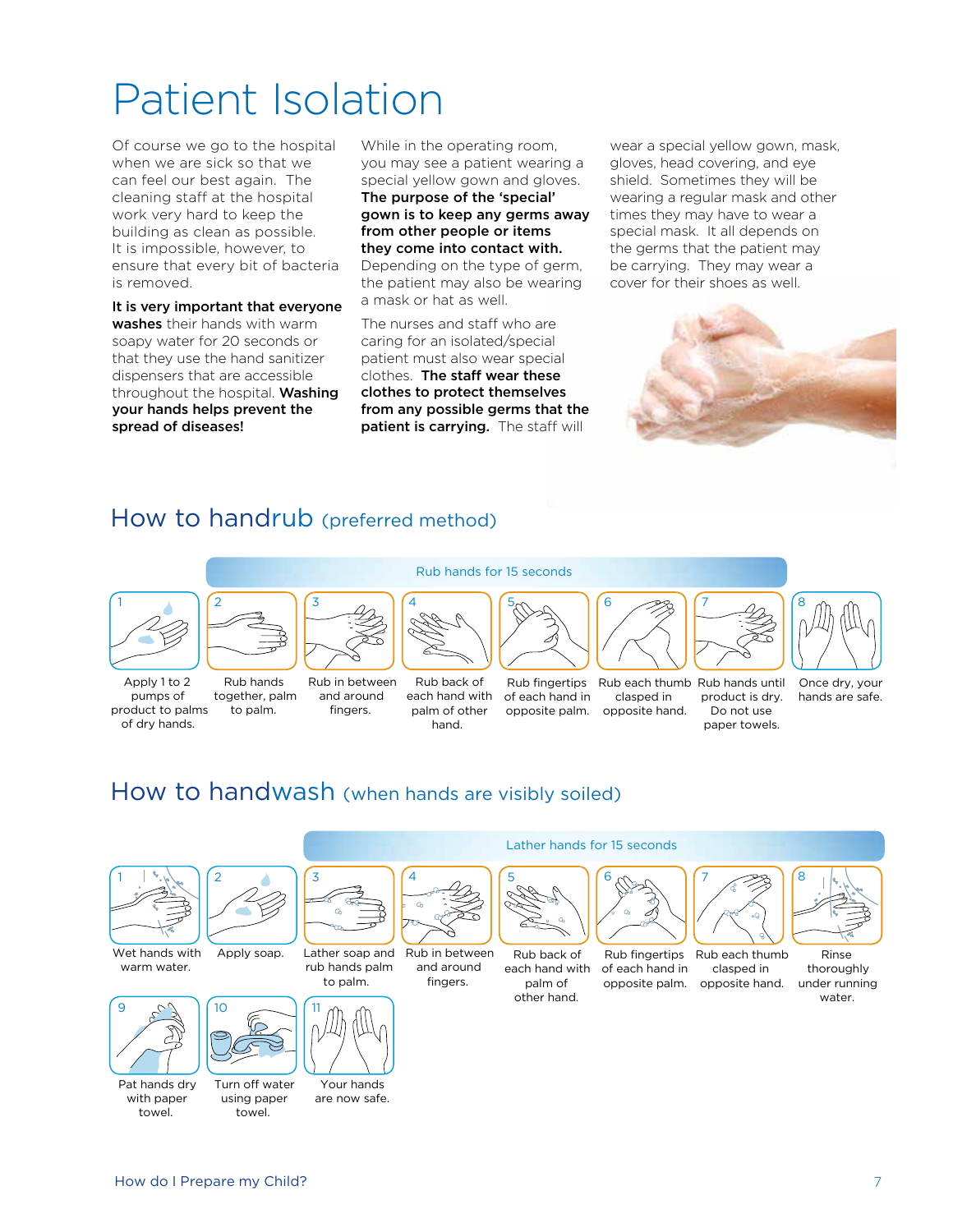# Follow your surgeon's instructions

- Stop any medications (including herbal medications and vitamins) that your doctor has told you to stop. Remember to take the ones that the doctor says are ok.
- Bring any items purchased for the surgery (ie. Special leg braces, etc)
- Tell us about any instructions that were not followed (ie. Child ate)

Your child **CANNOT** have anything to eat or drink after midnight the day before surgery. This includes chewing gum and candy.

# The Surgery Day!

As a parent, you have the power to make this experience a good one for your child. Try to be as positive as you can. Be strong for your child. Get everything ready ahead of time so that you can get adequate rest the night before. On the morning of the surgery, try to get up a bit earlier than your child. Have a good breakfast so that you are better able to handle the day!

Be sure to ask any questions that are on your mind. If the question has a chance of scaring your child, you can ask to speak to us outside of the Paediatric waiting room. Most of our staff have children so we understand how you feel. Remember that you are not alone and that we are with you to help along the way!

# Where do I wait?

You may wait for your child in our OR waiting room. It is located in the main hallway of

the 3rd floor. You walk down the main hallway of the 3rd floor, past 3B, and it is to the right.

### How do I check on the progress of my child?

There is a volunteer in the OR waiting room during the day. They can phone in to the OR to ask any questions that you may have.

Your child is also issued a "TB" number when they come to the OR. The first part of the number reads, "TB00" and the last six

digits are specific to your child. For example, your child's number may read, "TB00123456". There is a tv screen in the OR waiting room. You can look for your child's number and see how the surgery is progressing.

### **Surgery** times are only estimated

We try our best to make sure that each surgery runs on time but this is not always possible. Sometimes the surgery before your child's surgery may take longer than planned. Please be patient. Everyone's anatomy is a bit different. If your child's surgery is taking a little bit longer, this is usually because your surgeon is trying to do the best job possible.

# Can I grab a coffee and snack while my child is in the OR?

Of course you can! It is important that you stay nourished for your child. Visitors in our waiting area can eat and drink while they are waiting for their children. Before you go,

please ask the volunteer how long the surgery will be so that you can come right back to see the surgeon. Most times the surgeon wants to speak to you immediately after surgery. If

you do leave the waiting room to get something, keep an "ear open" as sometimes we have to page parents overhead on the intercom if we have a question that comes up.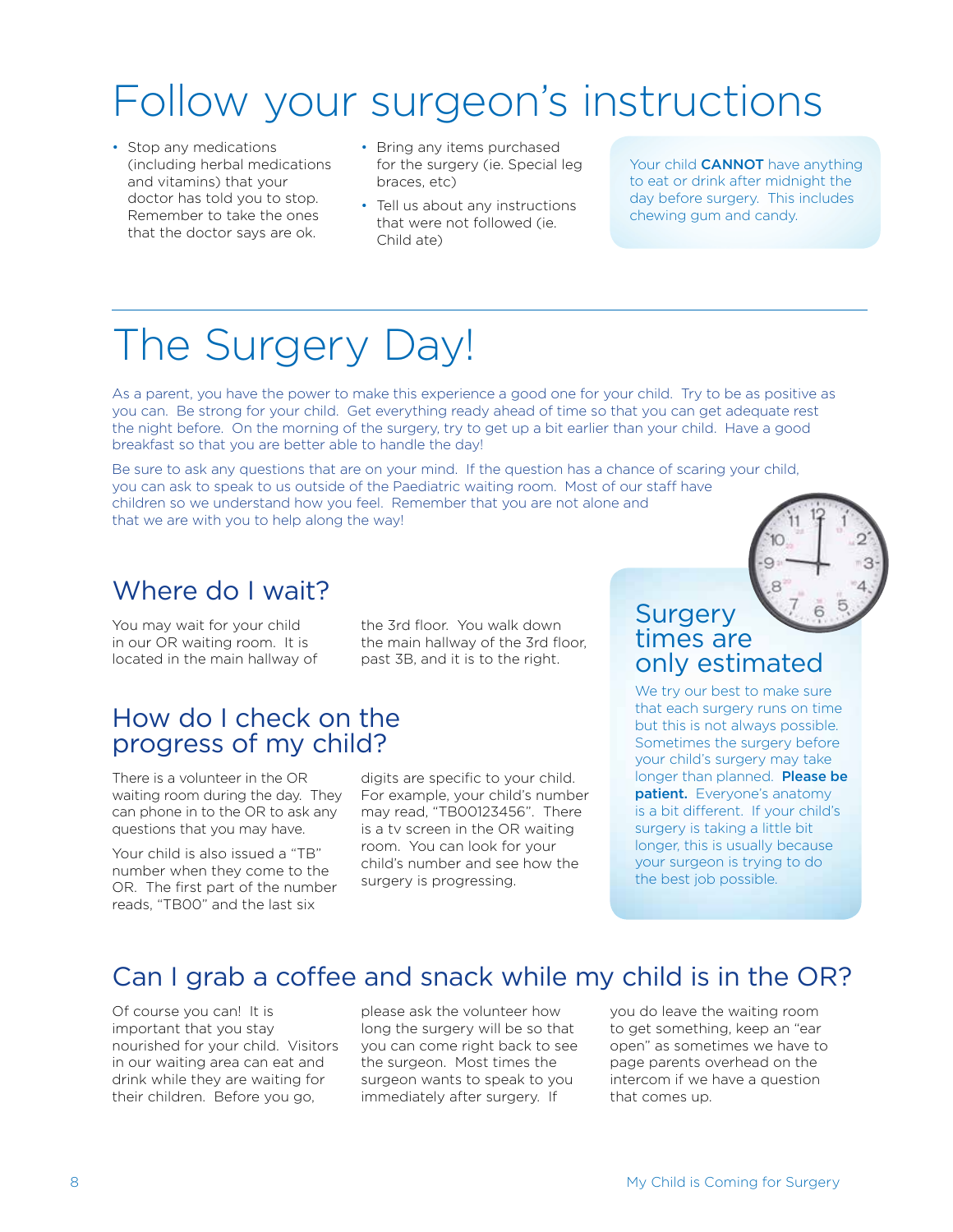### Can I ask the surgeon questions after the surgery?

Absolutely! Please bring a pen and paper so that you can write down any postoperative (after surgery) instructions that the surgeon may give you. It also helps to write down any questions ahead of time as you may be anxious on this day. Please ask for simpler terms if you do not understand what the surgeon has told you. It is your right to understand what the surgeon is telling you.



### What happens in the Recovery Room?

Right after surgery, your child will be brought to the recovery room. For young children, we call it the "wake up room". The nurses in the recovery room are highly skilled and they have a lot of experience taking care of children. A nurse will be with your child at all times. She will give your child oxygen for a little while with a small mask. She will check your child's blood

pressure and keep an eye on your child's breathing. Some of the medication that the doctor gave your child to help her/him sleep can make them "woozy". For this reason, they don't want your child to move around too quickly. The nurse will encourage your child to lie down on the stretcher so that he/she doesn't hurt himself/herself. The nurses will give your child medication

to help with any pain and to help nausea. The nurses will cuddle your child if they need a cuddle.

When it is time to go back to the Paediatric floor, the recovery room nurse will call the OR waiting room to let the parents/ guardian know that their child is ready to go back. She will meet the parents/guardian at the elevator around the corner and they will go up together.

Families are not allowed in the recovery room, in order to respect the privacy of all patients, who are recovering from surgery.

## When do we see the surgeon again?

The surgeon may want to see your child in his/her office a number of weeks following surgery. Paediatric outpatients may have the appointment date on your discharge information papers. If there is not an appointment date written on your papers, you should call your surgeon's secretary for a

follow-up appointment date. Remember to write down questions that you want to ask your doctor.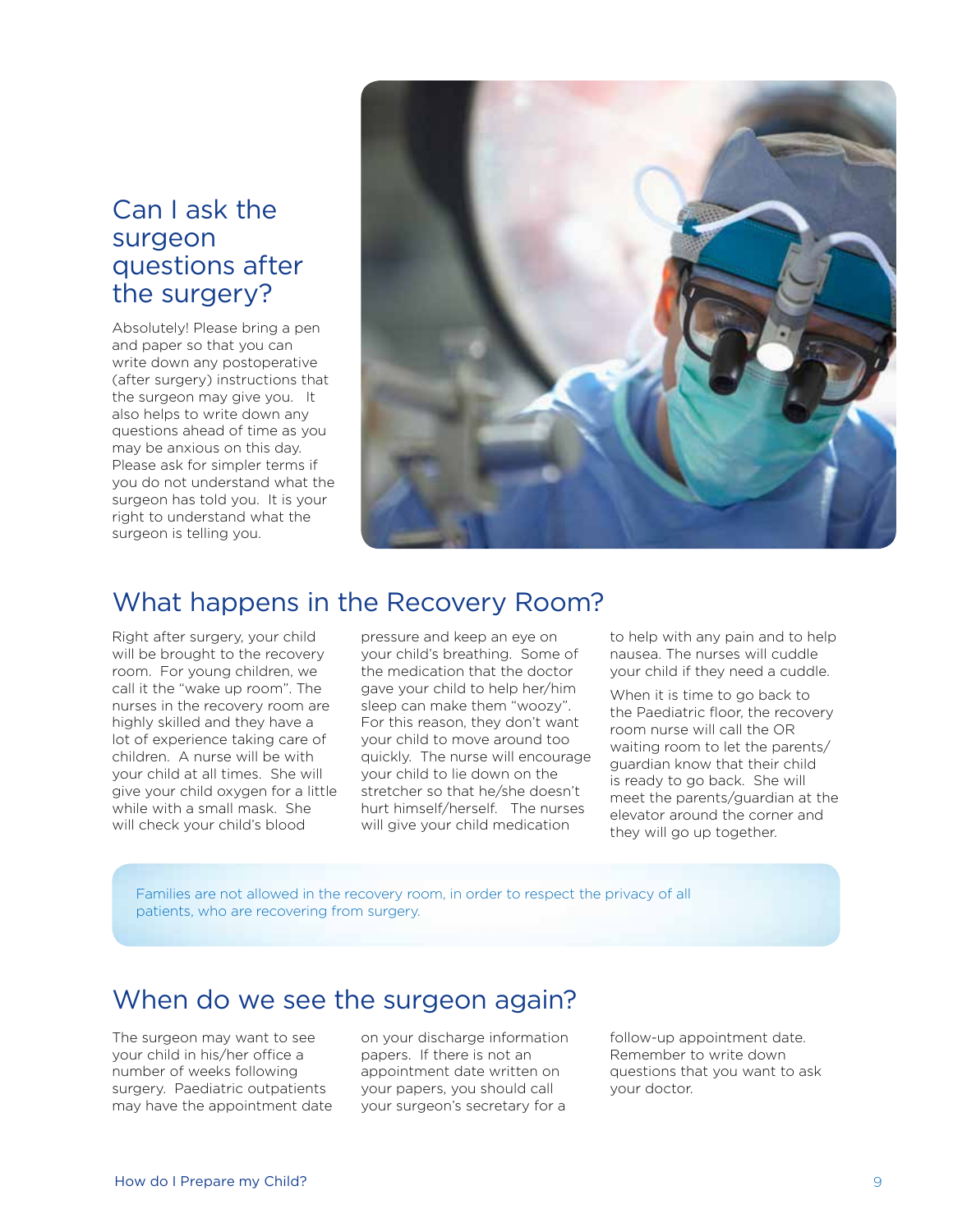# Recovering at Home

Your family made it through a busy and stressful day. Your nurse from the Paediatric outpatient department will give you information on how to look after your child at home. You may have been given a prescription to fill at your local pharmacy.

# What can I give my child for pain?

Your surgeon may give you a prescription for a narcotic or he may tell you that regular Tylenol or ibuprofen is fine. Be sure to follow the surgeon's instructions. It is important to keep on top of your child's pain. Educate yourself on the medication that your child is taking. Only give your child the prescribed

amount. Do not give more than the prescribed dose. You could dangerously overdose your child. If you have any questions about your child's medication, your local pharmacist will be able to answer them. They can also suggest ways to encourage your child to take his/her medication. They know the side effects of

medications and they can make sure that anything prescribed is compatible with your child's other medications. It is important to bring all of your prescriptions to the same pharmacy so that they are aware of all medications taken by your child.

# Are there any restrictions to my child's activity level after we get home?

Yes, there will be a few changes to the child's normal activity level:

- Quiet activities are encouraged for the rest of the day (ie. Lay on the couch and watch tv, play with their ipod, ipad, video games, read, puzzles, etc.)
- Supervise your child at all times for the rest of the day
- Normal activities can resume the following day (unless your surgeon has told you otherwise)



# When to take your child to the emergency department

- You know your child better than anyone else. If you feel that something is wrong, contact your doctor right away. If you are unable to reach your doctor, take your child to the emergency department.
- If your child is throwing up or nauseated for longer than 6 hours, call your doctor or take your child to the emergency department.
- Your child may develop a slight fever after their operation. Give your child plenty of clear fluids and the medication that your doctor prescribed. If your child has a high fever and you are concerned, take your child to the doctor right away or to the emergency department.

\*\*If you are concerned about your child, it is best not to wait until your follow-up appointment. Call the office and explain what you are worried about. If you cannot reach anyone at the office, go to the emergency department. \*\*\*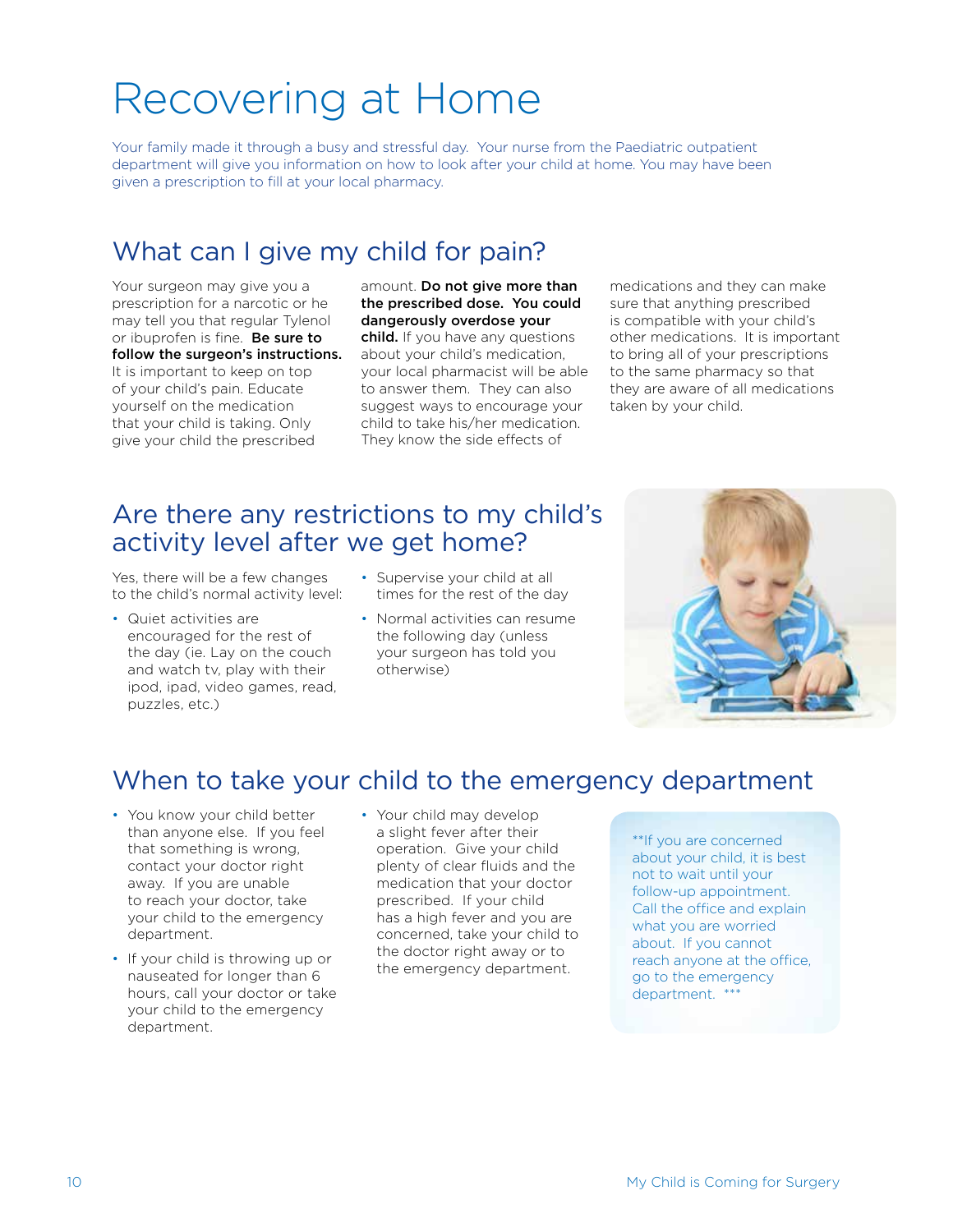# What can my child eat and drink after surgery?

- Your child needs to drink a lot to flush everything out of their system
- Clear fluids only ( a clear liquid diet is made up of only clear fluids and foods that turn to clear fluids when they are at room temperature)
	- Water
	- Clear broth
- Jell-O
- Popsicles
- Pure fruit juices without pulp (apple, cranberry)
- Clear soda without fizz (ginger ale, sprite)
- NO MILK
- Once your child is feeling fine after clear fluids, they can

have a small meal such as soup with crackers or toast.

• Once the small meal is tolerated, nutritious whole foods can follow.

#### PROCESSED FOOD IS **DISCOURAGED**

# Nutritious Foods that Help Healing

Eating the right foods after surgery can help your child heal a lot faster and with fewer complications. Eating healthy promotes healing and prevents constipation.

Processed food is not a good idea. Foods that are processed contain fat, sugar, salt and chemicals. They generally contain very small amounts of fiber, vitamins and minerals that keep us healthy and promote healing.



#### Foods that prevent **Constipation**

Whole grain breads Fresh fruit Vegetables (fresh or frozen) Cereal (look for high fibre, low sugar) Brown rice Chicken, turkey, pork **Nuts** Tofu beans

#### Foods that Cause Constipation

EAT THESE! LIMIT THESE!

Cheese (eat in moderation) Milk and dairy products (eat in moderation) White rice \*\*Processed food Sugary foods Red meat **Chips** 

pizza



We hope that, by answering some common questions, we have alleviated some of the anxiety associated with surgery. Please remember to ask lots of questions as it is your right to do so. There are no silly questions when it comes to the health of your child. Good luck with everything! We will be with you the whole way!



At Thunder Bay Regional Health Sciences Centre, patients are first. As leaders in Patient and Family Centred care, we partner with patients and their families every step of the way to treat the person instead of the disease or injury. As an academic health sciences

centre, we teach the next generation of healthcare providers and advance medical research. Patients benefit from a team approach to care, and the chance to take part in clinical trials.

Your donation to the Health Sciences Foundation advances care in all areas. For information or to provide your input, please visit www.tbrhsc.net or contact 807-684-6000.



CS-PTED-SURG-109 copyright 2015